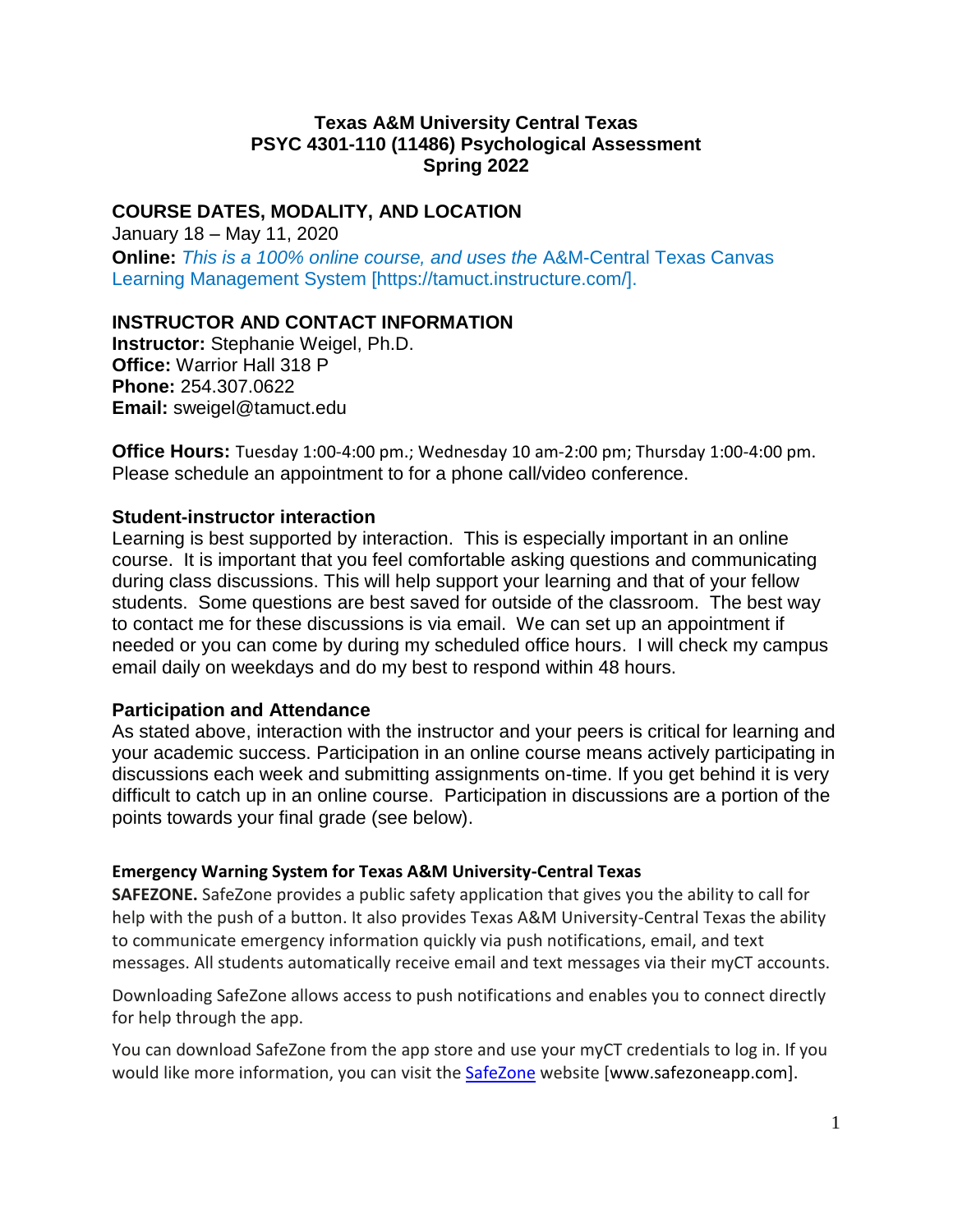To register SafeZone on your phone, please follow these 3 easy steps*:*

- 1. Download the SafeZone App from your phone store using the link below:
	- o [iPhone/iPad:](https://apps.apple.com/app/safezone/id533054756) [https://apps.apple.com/app/safezone/id533054756]
	- o [Android Phone / Tablet](https://play.google.com/store/apps/details?id=com.criticalarc.safezoneapp) [https://play.google.com/store/apps/details?id=com.criticalarc.safezoneapp]
- 2. Launch the app and enter your myCT email address (e.g. {name}@tamuct.edu)
- 3. Complete your profile and accept the terms of service

# **COURSE INFORMATION**

## **Course Overview and description:**

Explore principles of psychological testing. Study uses and critical evaluation of tests, achievements, intelligence, aptitude, and personalities. This course is designed to form a solid foundation of psychological assessment principles for class members, and then broaden class members understanding of psychological assessment through the learning processes of careful reading for understanding, and critical thinking information research, writing, and class discussion. Examination of psychological assessment will be from physiological, cognitive, social, behavioral, personality, environmental, and cultural perspectives.

## **Student Learning Outcomes**

Upon satisfactory completion of this course, students will be able to:

1. Describe the history and use of psychological testing and assessment.

2. Apply basic statistical concepts to determine the reliability and validity of a test/measure.

- 3. Define and describe types of reliability and validity.
- 4. Describe the process of test development.
- 5. Explain norm and criterion referenced testing/assessment.

6. Describe personality, intelligence, aptitude, achievement, interest, and work and career assessments and theories.

7. Identify the types of tests/measures/instruments used in the field of psychological testing and assessment.

8. Effectively use the computer applications and software necessary to evaluate the reliability and validity of a psychological assessment instrument.

9. Solve problems and write essays in which they are required to evaluate psychological test and measurement concepts

10. Evaluate ethical issues related to psychological assessment.

## **Required Reading and Textbook(s)**

Kaplan, M. K. & Saccuzzo, D. P. (2018). Psychological Testing: Principles, Applications, & Issues (9th ed.). Cengage ISBN 978-1-337-09813-7

Peer Reviewed Articles

Students will be expected to access peer reviewed journals and professional materials using the online library at TAMU-CT. To access these materials:

1. University Library Online: Click or use this URL in your browser

http://tamuct.libguides.com/index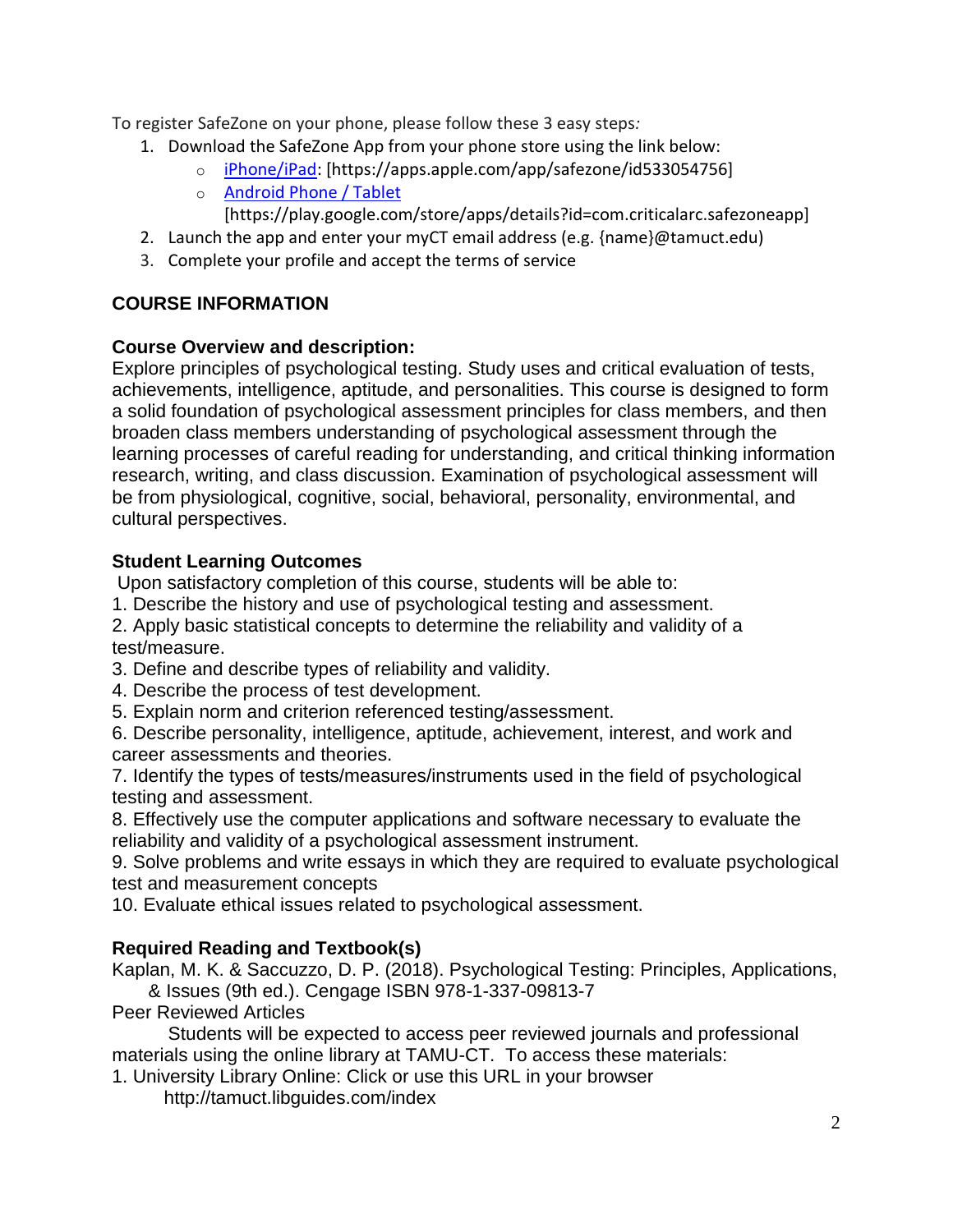2. Click: A-Z Databases (left side of page)

3. Choose your database. For example, scroll way down to "P" and choose Psychology and Behavioral Sciences Collection

4. The next step may ask you to login using normal log in credentials, if you are off campus.

5. Type in search topic in top box just under the name of the data base. For example for Module 4, you may type in: Standford Binet

6. It is VERY IMPORTANT that before you hit search that you check the box that says: Peer Reviewed AND the box that says: Full Text under the section called Limit Results 7. Click Search. This should bring up various peer-reviewed articles for your review. 8. If you don't find any relevant articles, try a different search word. 9.

# **COURSE REQUIREMENTS**

**WEEKLY GROUP DISCUSSIONS:** 16 weeks X 15 points per week=120 pts total SLO 1,2,3,4, 5, 6

Each week the instructor will provide a prompt or discussion topic based upon the week's readings. Students will provide their response to the discussion prompt in the Canvas Discussions area. The student's original response is worth up to 10 points. The original post is due on Thursday by midnight. In addition to the response, students are expected to respond to at least 2 peers as well (up to 5 points each) by Sunday midnight. In order to receive full credit, the original post and peer response must show knowledge of the readings as well as application to the student's life, career, experiences or perspective. In other words, the response must go beyond summarizing the textbook. For late discussion posts, only the original post will count towards credit.

## **MEASUREMENT PRACTICE:** 50 points, SLO 2, 8

Students will be provided with data from measurement tools. They will utilize computer software (excel or SPSS) to evaluate the reliability and validity of the tools.

## **TOOL DEVELOPMENT:** 150 points, SLO 2, 4, 8

Students will develop an assessment tool designed to measure a concept of their choice. In addition to creating the items for the assessment tool, a written explanation of how the tool was developed, rationale for the item content and form, and a plan to establish reliability and validity will be included.

## **TOOL CRITIQUES**: 3 critiques X 60 = 180, SLO 7,8,9

Students will apply their knowledge of test construction, reliability, validity, and other key concepts by providing a written critique of specific assessment tools from physiological, cognitive, social, behavioral, personality, environmental, and cultural perspectives. The critiques will include a thorough description of the test, how it was constructed, evidence to support reliability and validity, limitations, cultural considerations, ethical issues, and specific recommendations for best practices when utilizing the test.

**EXAMS:** 2 exams-100 points each=100 pts total, SLO 1,3,4, 10 Students will demonstrate their knowledge of key concepts on two exams. Each exam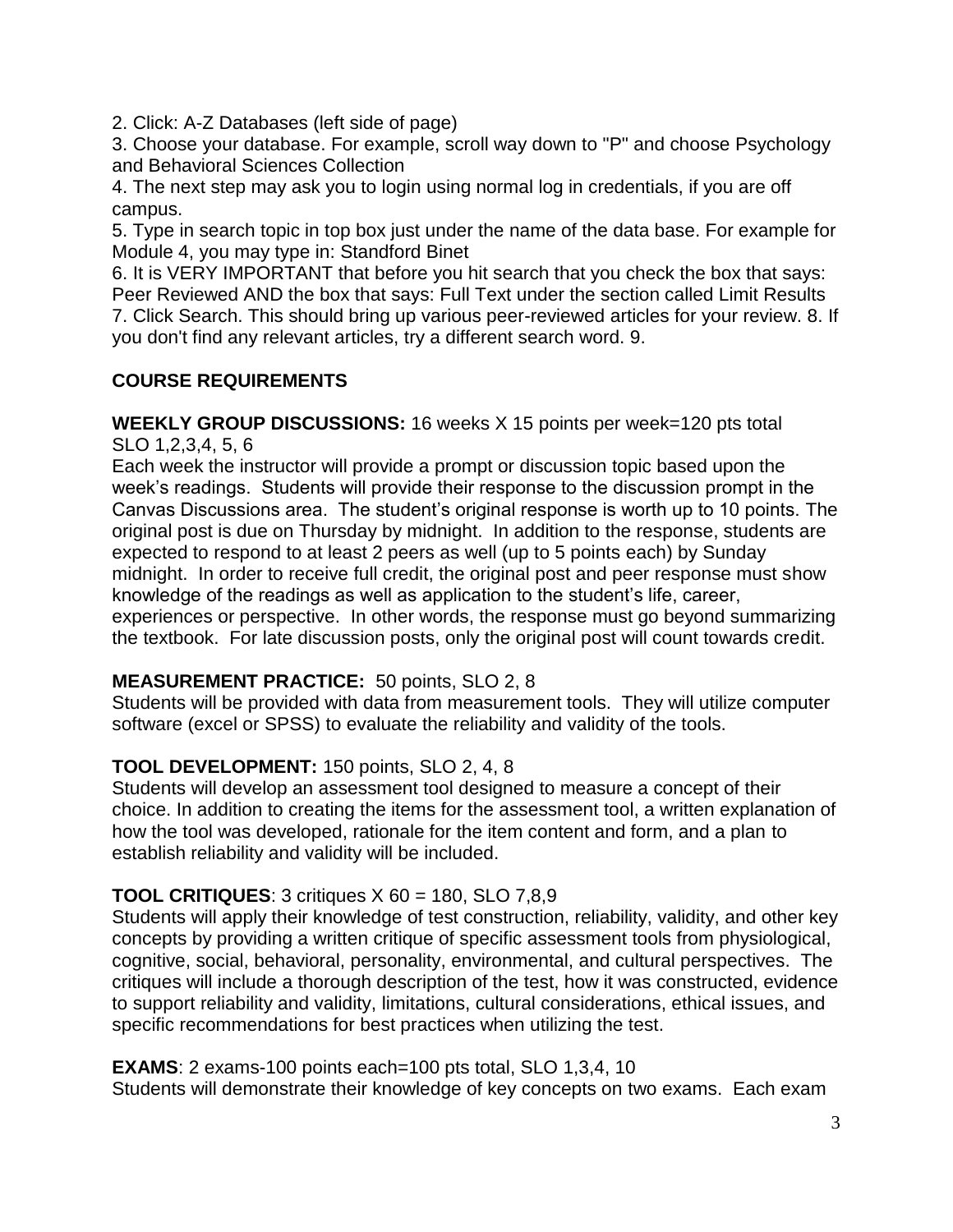will have approximately 40 multiple choice questions. The exams will be completed online within the Canvas classroom. Students may use their books and notes, but the questions must be answered independently without the help of classmates or others.

# **FINAL PAPER**: 200 points, SLO 2, 7, 8 ,9, 10

For the final paper students will apply their knowledge of common tests, how tests are used, and evaluation of tests to make recommendations related to a case provided by the instructor. Students will select 3 tools that the psychologist could use to assess the client related to that particular question or problem. The student will provide a detailed summary of each tool as well as recommendations for using each tool for the assessment purpose related to the case.

# **Final Grading Criteria**

| <b>Tool Development</b>     | 150  |
|-----------------------------|------|
| <b>Group Discussions</b>    | 320  |
| <b>Measurement Practice</b> | 50   |
| <b>Tool Critiques</b>       | 180  |
| Exams                       | 100  |
| Final Paper                 | 200  |
| <b>Total Possible</b>       | 1000 |

**Final grades will be based upon the percentage of total points earned: A 90%-100% (900 and up) B 80%-89% (800-899 points) C 70%-79% (700-799 points) D 60%-69% (600-699 points) F 59% or less (599 points and below)**

## **Posting of Grades**

All grades for the course will be posted in the Canvas Grade book. Grades for assignments and exams will be posted within 1 week of the due date or sooner. Feedback regarding the score will be provided as well, but I encourage you to ask questions about any grade or feedback for clarification.

## **Grading Policy**

In order to be successful in this course, it is critical for students to participate in all class discussions and complete assignments on-time. If you are unable to complete an assignment by the due date contact your instructor immediately. Late assignments will receive and automatic 10% penalty and assignments more than 1 week late will not be accepted for credit. Peer replies for late discussions will not receive credit.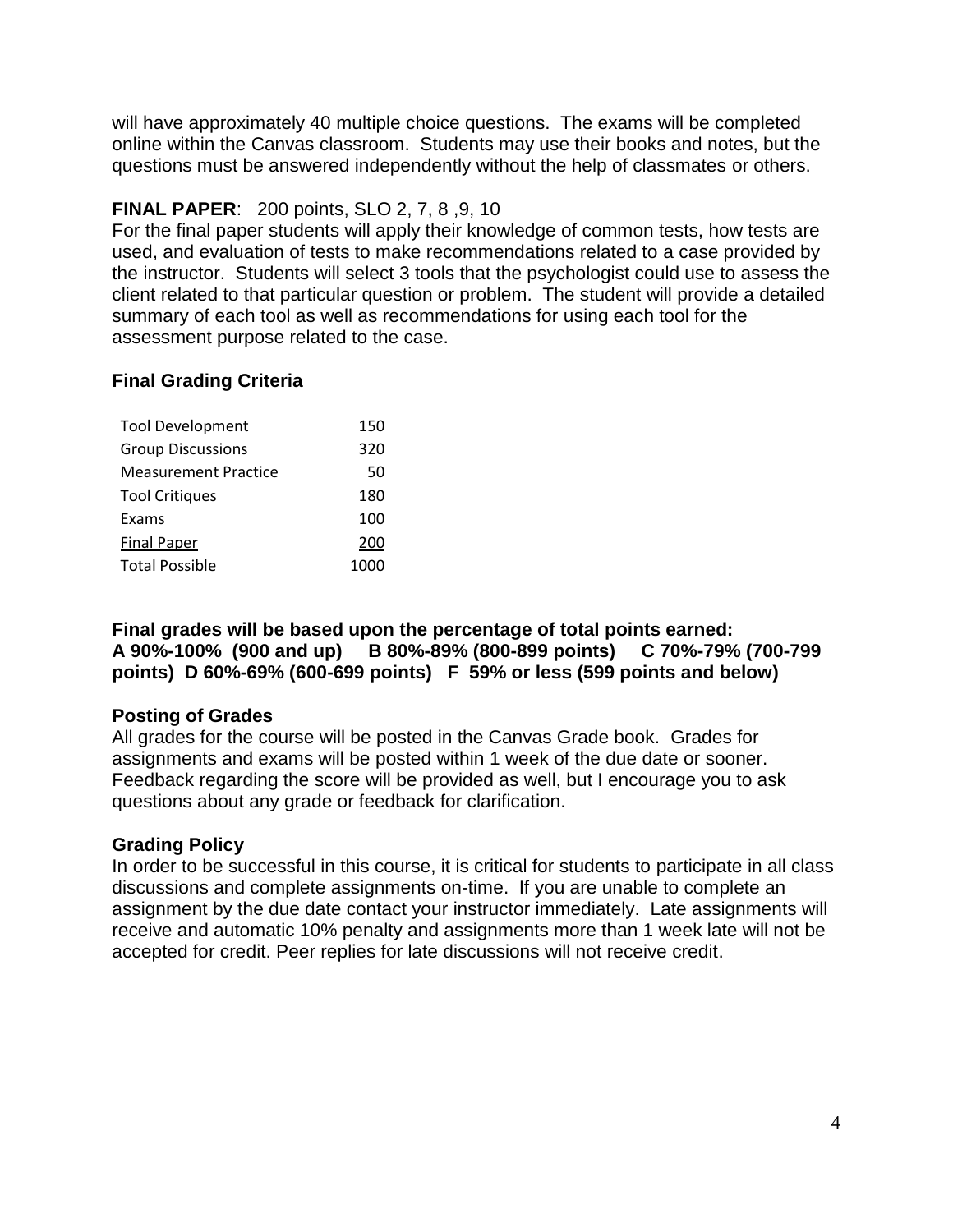# **COURSE OUTLINE AND CALENDAR**

| <b>Week</b>                   | <b>Topics &amp; Assigned Readings</b>                                            | <b>Assignments or Activities</b>                              |
|-------------------------------|----------------------------------------------------------------------------------|---------------------------------------------------------------|
| Week 1<br>Jan 18-23           | <b>Basic Concepts</b><br>Read Ch 1                                               | <b>Group Discussion</b>                                       |
| Week 2<br>Jan 24-30           | Statistics and evaluating tests<br>Read Ch 2                                     | <b>Group Discussion</b>                                       |
| Week 3<br>Jan 31- Feb 6       | <b>Reliability &amp; Validity</b><br><b>Read Ch 4 &amp; 5</b>                    | Group Discussion,                                             |
| Week 4<br>Feb 7-13            | Creating items and Interviews,<br>Read Ch <sub>6</sub>                           | Group Discussion;                                             |
| Week 5<br>Feb 14-20           | <b>Test Administration &amp; Techniques</b><br>Read Ch 7, 8                      | Group Discussion;<br><b>Measurement Practice</b>              |
| Week 6<br>Feb 21-27           | Review Ch 1-8                                                                    | <b>Group Discussion</b>                                       |
| Week 7<br>Feb 28-March 6      | IQ & standardized tests Read Ch 9,<br>10                                         | Group Discussion; Exam 1                                      |
| Week 8<br>March 7-13          | Testing special populations<br>Read Ch 11                                        | <b>Tool Critique Intelligence;</b><br><b>Group Discussion</b> |
|                               |                                                                                  |                                                               |
| <b>March 14-20</b>            | <b>SPRING BREAK</b>                                                              | <b>NO CLASS</b>                                               |
| Week 9<br><b>March 21-27</b>  | <b>Special Settings: Military</b><br>Read Ch 12                                  | Group Discussion;                                             |
| Week 10<br>March 28-April 3   | <b>Clinical and Counseling</b><br>assessment<br>Read Ch 13                       | Group Discussion; Tool<br><b>Critique #2 Personality</b>      |
| Week 11<br><b>April 4-10</b>  | <b>Projective Tests</b><br>Ready Ch 14                                           | <b>Group Discussion</b>                                       |
| Week 12<br>April 11-17        | <b>Counseling Psychology</b><br>Read Ch 15 & 16                                  | <b>Group Discussion Tool</b><br><b>Development</b>            |
| Week 13<br><b>April 18-24</b> | <b>Health Psychology</b><br>Read 17                                              | <b>Group Discussion</b>                                       |
| Week 14<br>April 25- May 1    | Special Settings: I/O, Health<br>Read Ch 18                                      | <b>Tool Critique I/O; Group</b><br><b>Discussion</b>          |
| Week 15<br>May 2-8            | <b>Issues</b><br>Read Ch 19, 20                                                  | Group Discussion; Final<br>Paper                              |
| Week 16<br>May 9-11           | Application and the future<br>Read Ch 21<br><b>Class Ends WEDNESDAY May 11th</b> | Group Discussion; Exam 2                                      |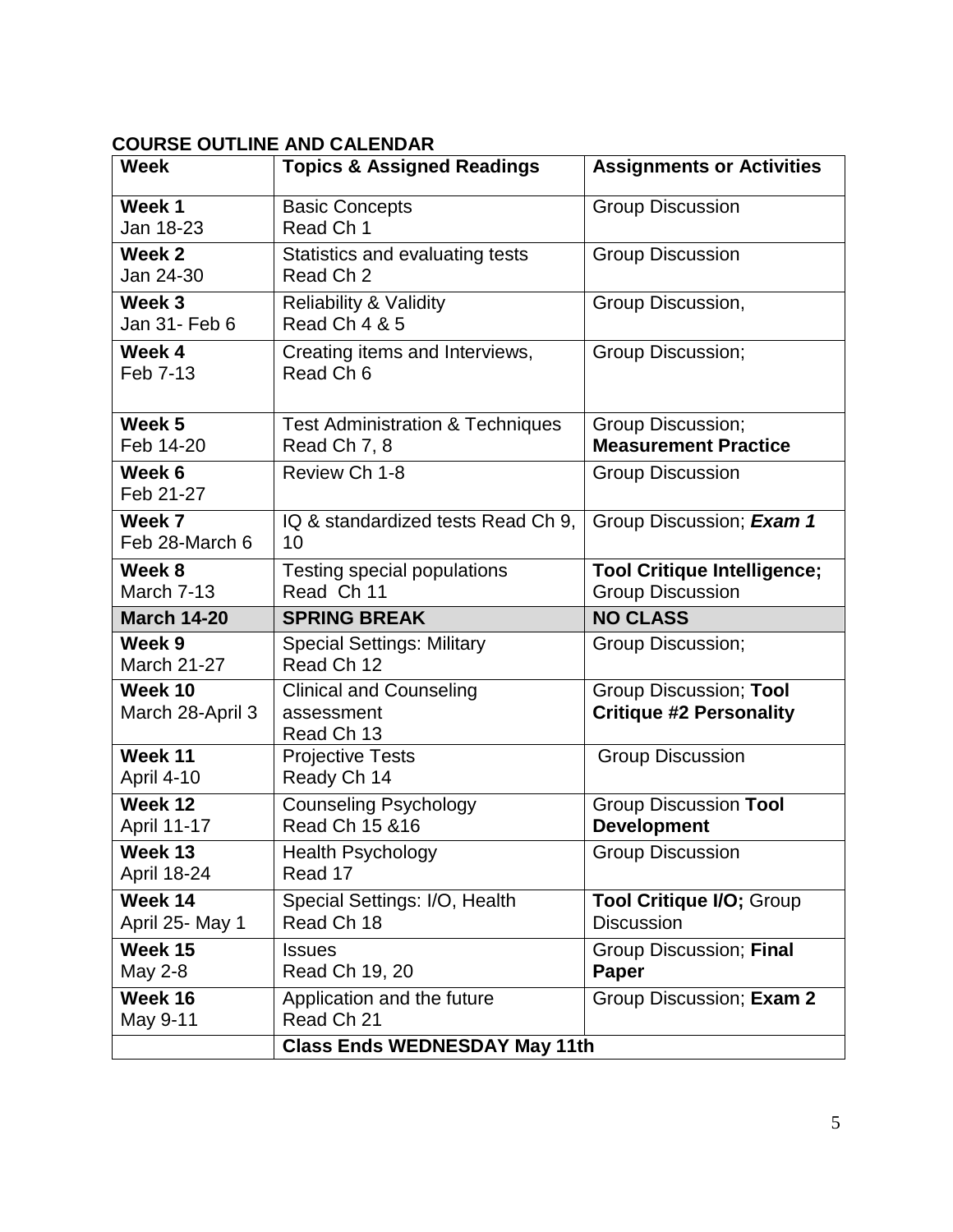### **Technology Requirements**

This course will use the A&M-Central Texas Instructure Canvas learning management system. **We strongly recommend the latest versions of Chrome or Firefox browsers. Canvas no longer supports any version of Internet Explorer.**

Logon to A&M-Central Texas Canvas [https://tamuct.instructure.com/] or access Canvas through the TAMUCT Online link in myCT [https://tamuct.onecampus.com/]. You will log in through our Microsoft portal.

Username: Your MyCT email address. Password: Your MyCT password

### **Canvas Support**

Use the Canvas Help link, located at the bottom of the left-hand menu, for issues with Canvas. You can select "Chat with Canvas Support," submit a support request through "Report a Problem," or call the Canvas support line: 1-844-757-0953.

For issues related to course content and requirements, contact your instructor.

### **Online Proctored Testing**

A&M-Central Texas uses Proctorio for online identity verification and proctored testing. This service is provided at no direct cost to students. If the course requires identity verification or proctored testing, the technology requirements are: Any computer meeting the minimum computing requirements, plus web camera, speaker, and microphone (or headset). Proctorio also requires the Chrome web browser with their custom plug in.

### **Other Technology Support**

For log-in problems, students should contact Help Desk Central, 24 hours a day, 7 days a week

Email: [helpdesk@tamu.edu](mailto:helpdesk@tamu.edu) Phone: (254) 519-5466 [Web Chat:](http://hdc.tamu.edu/) [http://hdc.tamu.edu] *Please let the support technician know you are an A&M-Central Texas student.*

### **UNIVERSITY RESOURCES, PROCEDURES, AND GUIDELINES**

#### **Drop Policy**

If you discover that you need to drop this class, you must complete the [Drop Request](https://dynamicforms.ngwebsolutions.com/casAuthentication.ashx?InstID=eaed95b9-f2be-45f3-a37d-46928168bc10&targetUrl=https%3A%2F%2Fdynamicforms.ngwebsolutions.com%2FSubmit%2FForm%2FStart%2F53b8369e-0502-4f36-be43-f02a4202f612) Dynamic Form through Warrior Web.

[https://dynamicforms.ngwebsolutions.com/casAuthentication.ashx?InstID=eaed95b9-f2be-45f3-a37d-46928168bc10&targetUrl=https%3A%2F%2Fdynamicforms.ngwebsolutions.com%2FSubmit%2FForm%2FStart%2F 53b8369e-0502-4f36-be43-f02a4202f612].

Faculty cannot drop students; this is always the responsibility of the student. The Registrar's Office will provide a deadline on the Academic Calendar for which the form must be completed. Once you submit the completed form to the Registrar's Office, you must go into Warrior Web and confirm that you are no longer enrolled. If you still show as enrolled, FOLLOW-UP with the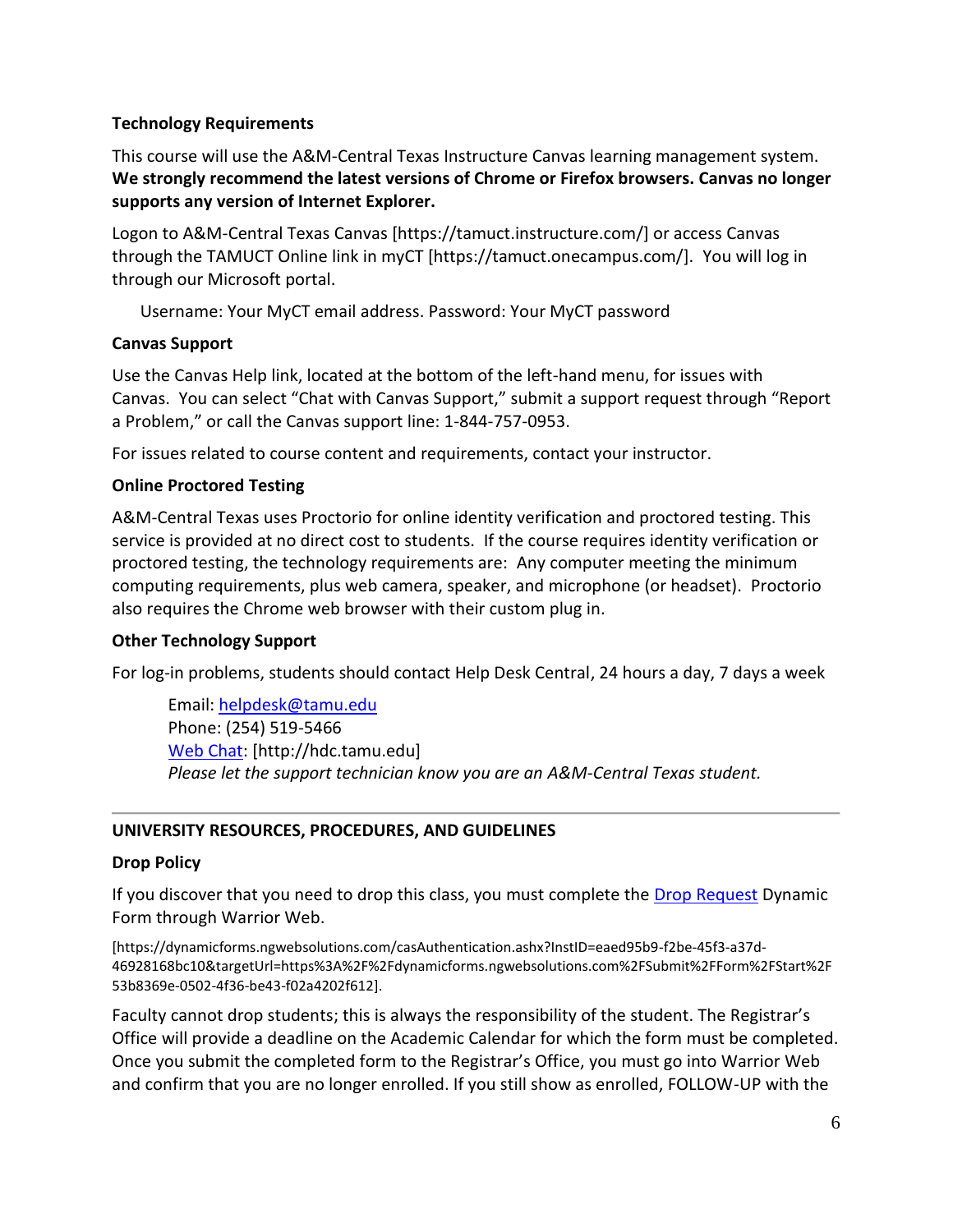Registrar's Office immediately. You are to attend class until the procedure is complete to avoid penalty for absence. Should you miss the drop deadline or fail to follow the procedure, you will receive an F in the course, which may affect your financial aid and/or VA educational benefits.

## **Academic Integrity**

Texas A&M University-Central Texas values the integrity of the academic enterprise and strives for the highest standards of academic conduct. A&M-Central Texas expects its students, faculty, and staff to support the adherence to high standards of personal and scholarly conduct to preserve the honor and integrity of the creative community. Any deviation by students from this expectation may result in a failing grade for the assignment and potentially a failing grade for the course. All academic misconduct concerns will be referred to the Office of Student Conduct. When in doubt on collaboration, citation, or any issue, please contact your instructor before taking a course of action.

For more [information](https://nam04.safelinks.protection.outlook.com/?url=https%3A%2F%2Fwww.tamuct.edu%2Fstudent-affairs%2Fstudent-conduct.html&data=04%7C01%7Clisa.bunkowski%40tamuct.edu%7Ccfb6e486f24745f53e1a08d910055cb2%7C9eed4e3000f744849ff193ad8005acec%7C0%7C0%7C637558437485252160%7CUnknown%7CTWFpbGZsb3d8eyJWIjoiMC4wLjAwMDAiLCJQIjoiV2luMzIiLCJBTiI6Ik1haWwiLCJXVCI6Mn0%3D%7C1000&sdata=yjftDEVHvLX%2FhM%2FcFU0B99krV1RgEWR%2BJ%2BhvtoR6TYk%3D&reserved=0) regarding the Student Conduct process, [https://www.tamuct.edu/student-affairs/student-conduct.html].

If you know of potential honor violations by other students, you may [submit](https://nam04.safelinks.protection.outlook.com/?url=https%3A%2F%2Fcm.maxient.com%2Freportingform.php%3FTAMUCentralTexas%26layout_id%3D0&data=04%7C01%7Clisa.bunkowski%40tamuct.edu%7Ccfb6e486f24745f53e1a08d910055cb2%7C9eed4e3000f744849ff193ad8005acec%7C0%7C0%7C637558437485262157%7CUnknown%7CTWFpbGZsb3d8eyJWIjoiMC4wLjAwMDAiLCJQIjoiV2luMzIiLCJBTiI6Ik1haWwiLCJXVCI6Mn0%3D%7C1000&sdata=CXGkOa6uPDPX1IMZ87z3aZDq2n91xfHKu4MMS43Ejjk%3D&reserved=0) a report, [https://cm.maxient.com/reportingform.php?TAMUCentralTexas&layout\_id=0].

## **Academic Accommodations**

At Texas A&M University-Central Texas, we value an inclusive learning environment where every student has an equal chance to succeed and has the right to a barrier-free education. The Warrior Center for Student Success, Equity and Inclusion is responsible for ensuring that students with a disability receive equal access to the university's programs, services and activities. If you believe you have a disability requiring reasonable accommodations, please contact the Office of Access and Inclusion, WH-212; or call (254) 501-5836. Any information you provide is private and confidential and will be treated as such.

For more information, please visit our **Access & Inclusion** Canvas page (log-in required) [https://tamuct.instructure.com/courses/717]

## **Important information for Pregnant and/or Parenting Students**

Texas A&M University-Central Texas supports students who are pregnant and/or parenting. In accordance with requirements of Title IX and related guidance from US Department of Education's Office of Civil Rights, the Dean of Student Affairs' Office can assist students who are pregnant and/or parenting in seeking accommodations related to pregnancy and/or parenting. Students should seek out assistance as early in the pregnancy as possible. For more information, please visit [Student Affairs](https://www.tamuct.edu/student-affairs/pregnant-and-parenting-students.html) [https://www.tamuct.edu/student-affairs/pregnantand-parenting-students.html]. Students may also contact the institution's Title IX Coordinator. If you would like to read more about these [requirements and guidelines](http://www2.ed.gov/about/offices/list/ocr/docs/pregnancy.pdf) online, please visit the website [http://www2.ed.gov/about/offices/list/ocr/docs/pregnancy.pdf].

Title IX of the Education Amendments Act of 1972 prohibits discrimination on the basis of sex and gender–including pregnancy, parenting, and all related conditions. A&M-Central Texas is able to provide flexible and individualized reasonable accommodation to pregnant and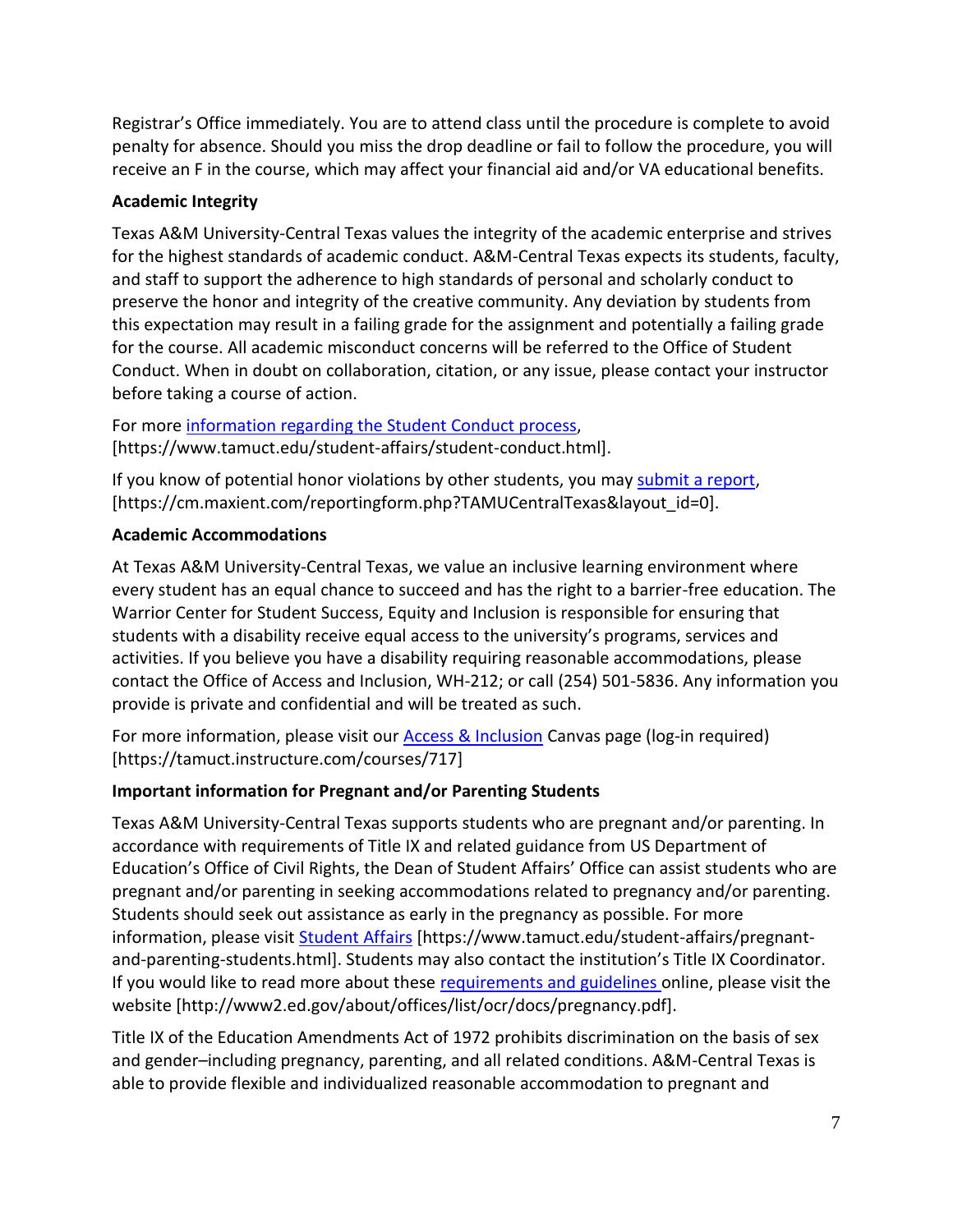parenting students. All pregnant and parenting students should contact the Associate Dean in the Division of Student Affairs at (254) 501-5909 to seek out assistance. Students may also contact the University's Title IX Coordinator.

## **Tutoring**

Tutoring is available to all A&M-Central Texas students, both virtually and in-person. Student success coaching is available online upon request.

If you have a question, are interested in becoming a tutor, or in need of success coaching contact the Warrior Center for Student Success, Equity and Inclusion at (254) 501-5836, visit the Warrior Center at 212 Warrior Hall, or by emailing [WarriorCenter@tamuct.edu.](mailto:WarriorCenter@tamuct.edu)

To schedule tutoring sessions and view tutor availability, please visit Tutor [Matching](https://tutormatchingservice.com/TAMUCT) [Services](https://tutormatchingservice.com/TAMUCT) [https://tutormatchingservice.com/TAMUCT] or visit the Tutoring Center in 111 Warrior Hall.

Chat live with a remote tutor 24/7 for almost any subject from on your computer! Tutor.com is an online tutoring platform that enables A&M-Central Texas students to log in and receive online tutoring support at no additional cost. This tool provides tutoring in over 40 subject areas except writing support. Access Tutor.com through Canvas.

## **University Writing Center**

University Writing Center: Located in Warrior Hall 416, the University Writing Center (UWC) at Texas A&M University–Central Texas (A&M–Central Texas) is a free service open to all A&M– Central Texas students. For the Spring 2022 semester, the hours of operation are from 10:00 a.m.-5:00 p.m. Monday thru Thursday in Warrior Hall 416 (with online tutoring available every hour as well) with satellite hours available online only Monday thru Thursday from 6:00-9:00 p.m. and Saturday 12:00-3:00 p.m.

Tutors are prepared to help writers of all levels and abilities at any stage of the writing process. While tutors will not write, edit, or grade papers, they will assist students in developing more effective composing practices. By providing a practice audience for students' ideas and writing, our tutors highlight the ways in which they read and interpret students' texts, offering guidance and support throughout the various stages of the writing process. In addition, students may work independently in the UWC by checking out a laptop that runs the Microsoft Office suite and connects to WIFI, or by consulting our resources on writing, including all of the relevant style guides. Whether you need help brainstorming ideas, organizing an essay, proofreading, understanding proper citation practices, or just want a quiet place to work, the UWC is here to help!

Students may arrange a one-to-one session with a trained and experienced writing tutor by making an appointment via [WCOnline](https://tamuct.mywconline.com/) [https://tamuct.mywconline.com/]. In addition, you can email Dr. Bruce Bowles Jr. at bruce.bowles@tamuct.edu if you have any questions about the UWC, need any assistance with scheduling, or would like to schedule a recurring appointment with your favorite tutor by making an appointment via [WCOnline](https://tamuct.mywconline.com/)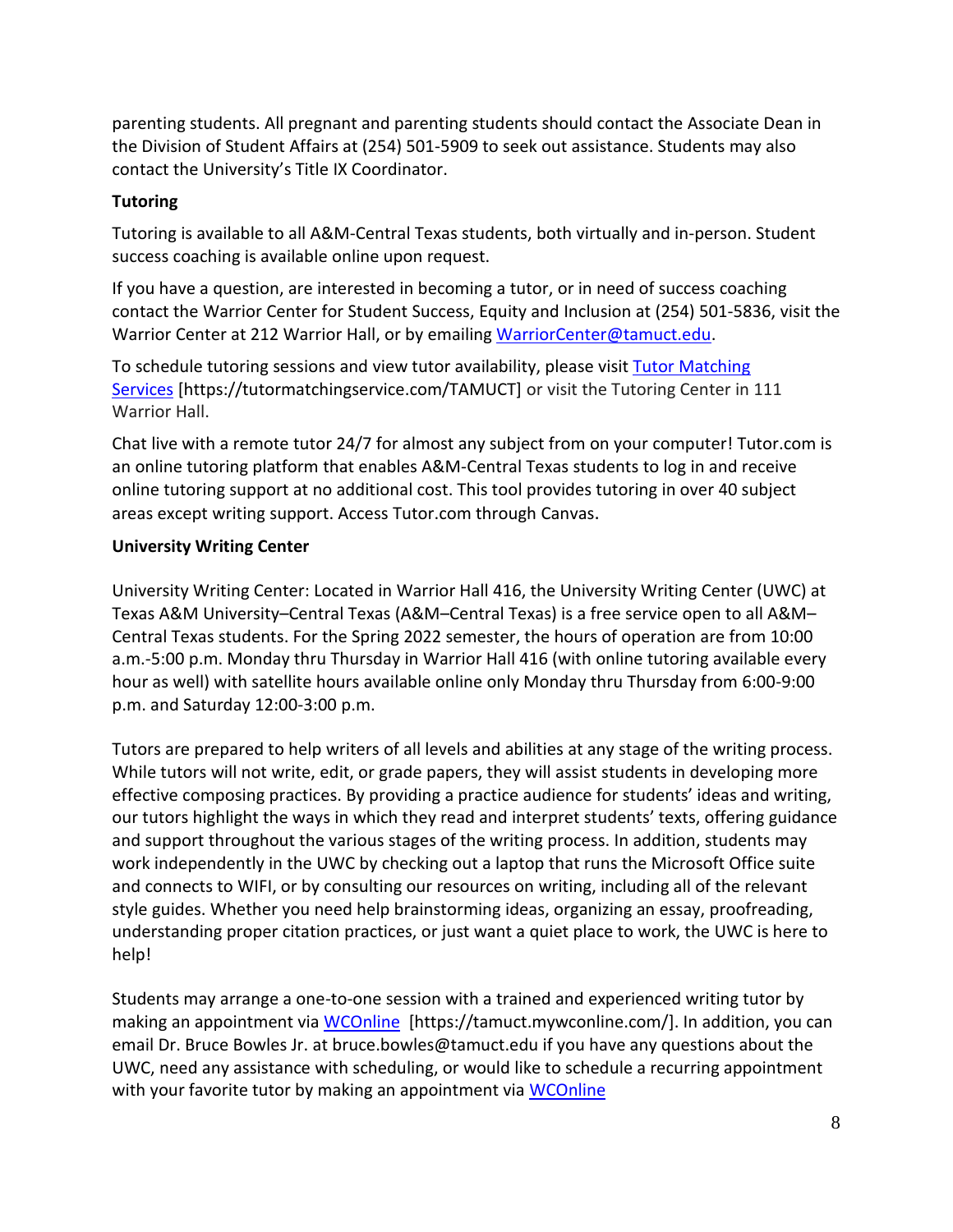[https://tamuct.mywconline.com/]. In addition, you can email Dr. Bruce Bowles Jr. at bruce.bowles@tamuct.edu if you have any questions about the UWC, need any assistance with scheduling, or would like to schedule a recurring appointment with your favorite tutor.

## **University Library**

The University Library provides many services in support of research across campus and at a distance. We offer over 200 electronic databases containing approximately 400,000 eBooks and 82,000 journals, in addition to the 96,000 items in our print collection, which can be mailed to students who live more than 50 miles from campus. Research guides for each subject taught at A&M-Central Texas are available through our website to help students navigate these resources. On campus, the library offers technology including cameras, laptops, microphones, webcams, and digital sound recorders.

Research assistance from a librarian is also available 24 hours a day through our online chat service, and at the reference desk when the library is open. Research sessions can be scheduled for more comprehensive assistance, and may take place virtually through WebEx, Microsoft Teams or in-person at the library. Schedule an [appointment](https://nam04.safelinks.protection.outlook.com/?url=https%3A%2F%2Ftamuct.libcal.com%2Fappointments%2F%3Fg%3D6956&data=04%7C01%7Clisa.bunkowski%40tamuct.edu%7Cde2c07d9f5804f09518008d9ab7ba6ff%7C9eed4e3000f744849ff193ad8005acec%7C0%7C0%7C637729369835011558%7CUnknown%7CTWFpbGZsb3d8eyJWIjoiMC4wLjAwMDAiLCJQIjoiV2luMzIiLCJBTiI6Ik1haWwiLCJXVCI6Mn0%3D%7C3000&sdata=KhtjgRSAw9aq%2FoBsB6wyu8b7PSuGN5EGPypzr3Ty2No%3D&reserved=0)

[here](https://nam04.safelinks.protection.outlook.com/?url=https%3A%2F%2Ftamuct.libcal.com%2Fappointments%2F%3Fg%3D6956&data=04%7C01%7Clisa.bunkowski%40tamuct.edu%7Cde2c07d9f5804f09518008d9ab7ba6ff%7C9eed4e3000f744849ff193ad8005acec%7C0%7C0%7C637729369835011558%7CUnknown%7CTWFpbGZsb3d8eyJWIjoiMC4wLjAwMDAiLCJQIjoiV2luMzIiLCJBTiI6Ik1haWwiLCJXVCI6Mn0%3D%7C3000&sdata=KhtjgRSAw9aq%2FoBsB6wyu8b7PSuGN5EGPypzr3Ty2No%3D&reserved=0) [https://tamuct.libcal.com/appointments/?g=6956]. Assistance may cover many topics, including how to find articles in peer-reviewed journals, how to cite resources, and how to piece together research for written assignments.

Our 27,000-square-foot facility on the A&M-Central Texas main campus includes student lounges, private study rooms, group work spaces, computer labs, family areas suitable for all ages, and many other features. Services such as interlibrary loan, TexShare, binding, and laminating are available. The library frequently offers workshops, tours, readings, and other events. For more information, please visit our Library [website](https://nam04.safelinks.protection.outlook.com/?url=https%3A%2F%2Ftamuct.libguides.com%2Findex&data=04%7C01%7Clisa.bunkowski%40tamuct.edu%7C7d8489e8839a4915335f08d916f067f2%7C9eed4e3000f744849ff193ad8005acec%7C0%7C0%7C637566044056484222%7CUnknown%7CTWFpbGZsb3d8eyJWIjoiMC4wLjAwMDAiLCJQIjoiV2luMzIiLCJBTiI6Ik1haWwiLCJXVCI6Mn0%3D%7C1000&sdata=2R755V6rcIyedGrd4Os5rkgn1PvhHKU3kUV1vBKiHFo%3D&reserved=0) [http://tamuct.libguides.com/index].

## **ADDITIONAL POLICY STATEMENTS**

## **A Note about Sexual Violence at A&M-Central Texas**

Sexual violence is a serious safety, social justice, and public health issue. The university offers support for anyone struggling with these issues. University faculty are mandated reporters, so if someone discloses that they were sexually assaulted (or a victim of Domestic/Dating Violence or Stalking) while a student at TAMUCT, faculty members are required to inform the Title IX Office. If you want to discuss any of these issues confidentially, you can do so through Student Wellness and Counseling (254-501-5955) located on the second floor of Warrior Hall (207L).

Sexual violence can occur on our campus because predators often feel emboldened, and victims often feel silenced or shamed. It is incumbent on ALL of us to find ways to actively create environments that tell predators we don't agree with their behaviors and tell survivors we will support them. Your actions matter. Don't be a bystander; be an agent of change. For additional information on campus policy and resources visit the [Title IX webpage](https://www.tamuct.edu/compliance/titleix.html) [\[https://www.tamuct.edu/compliance/titleix.html\]](https://www.tamuct.edu/compliance/titleix.html).